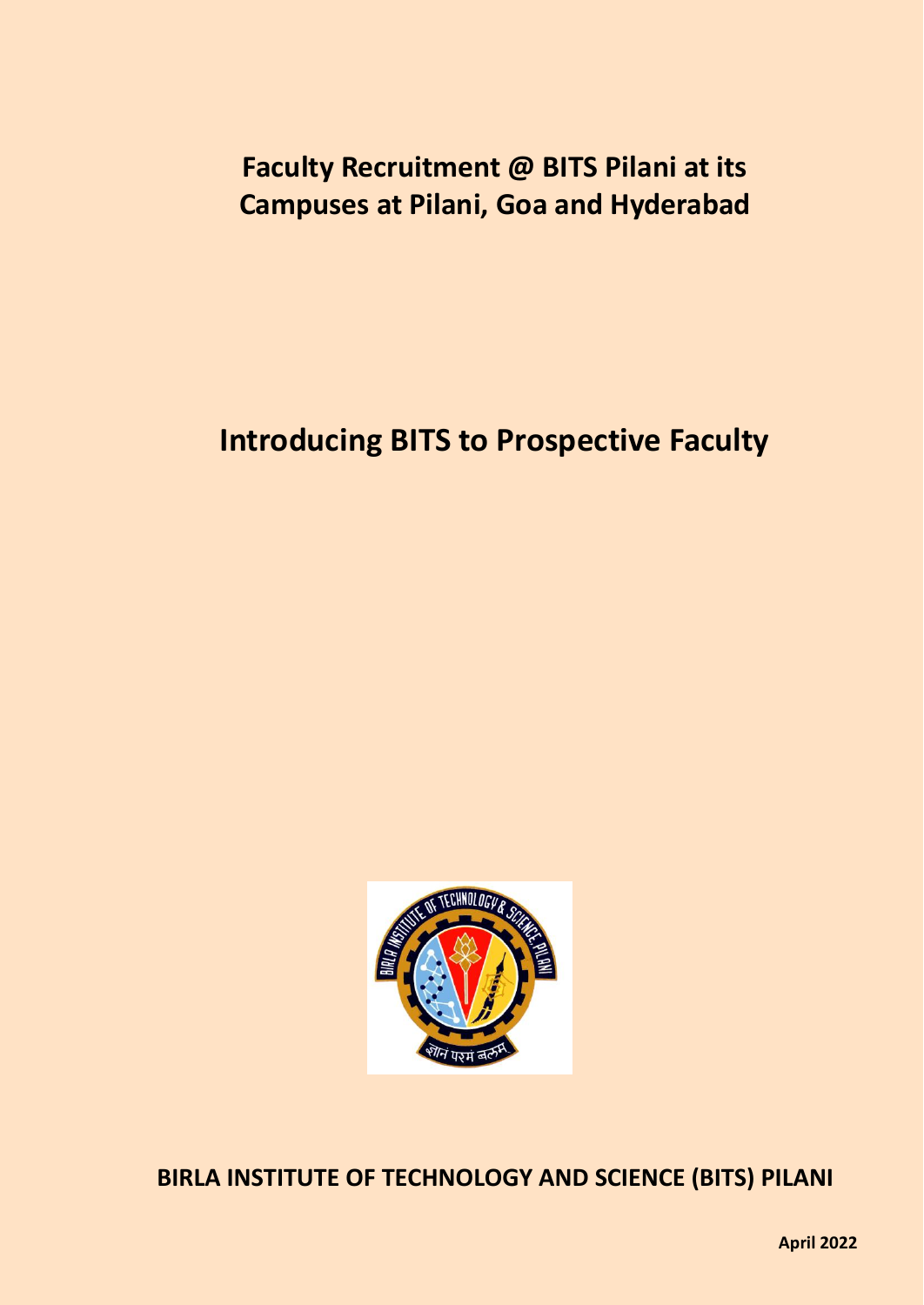# **Introducing BITS Pilani**

Birla Institute of Technology and Science (BITS) Pilani was founded in 1964 and declared "deemed to be a university" under Section 3 of the UGC act, 1956. It is recognized as an Institute of Eminence by Govt. of India. Its campuses consist of facilities that make an ideal setting for serious study and a well-rounded education. The highly competitive and culturally vibrant campus atmosphere reflects the diversity of the student population who come here from all over the country. Ranked as one of the best Technology University in India, BITS produces some of India's finest Science, Pharmacy, Engineering and Management graduates. BITS has a clearly focused mission of producing self-reliant and capable professionals.

The Institute has its campuses at Pilani, Goa, and Hyderabad in India and an International campus at Dubai.

# **BITS Education System**

### **Three Tier Structure of Education**

| Ph. D. Degrees                                                                                                                                                                                                                                                                                                                                                                                                                                                                                                                                                                                                                                                                         |                                                                                                                                                                                                                                                                                                                                                                                                                                                                                        |
|----------------------------------------------------------------------------------------------------------------------------------------------------------------------------------------------------------------------------------------------------------------------------------------------------------------------------------------------------------------------------------------------------------------------------------------------------------------------------------------------------------------------------------------------------------------------------------------------------------------------------------------------------------------------------------------|----------------------------------------------------------------------------------------------------------------------------------------------------------------------------------------------------------------------------------------------------------------------------------------------------------------------------------------------------------------------------------------------------------------------------------------------------------------------------------------|
| <b>Higher Degrees</b>                                                                                                                                                                                                                                                                                                                                                                                                                                                                                                                                                                                                                                                                  |                                                                                                                                                                                                                                                                                                                                                                                                                                                                                        |
| On-campus programmes                                                                                                                                                                                                                                                                                                                                                                                                                                                                                                                                                                                                                                                                   | <b>Work-Integrated Learning Programmes</b>                                                                                                                                                                                                                                                                                                                                                                                                                                             |
| M.E.<br>Biotechnology, Chemical, Chemical with specialization in<br>Petroleum Engineering, Chemical with specialization in<br>Nuclear Engineering, Civil with specialization in Structural<br>Engineering, Civil with specialization in Infrastructure<br>Engineering & Management, Civil with specialization in<br>Transportation Engineering, Civil with specialization in<br>Water Resources Engineering, Communication Engineering,<br>Computer Science, Computer Science with specialization in<br>Information Security, Design Engineering, Electrical with<br>specialization in Power Electronics & Drives, Embedded<br>Systems, Manufacturing Systems Engineering, Mechanical, | M.B.A.<br>Consultancy Management, Finance, Hospital and Health<br><b>Systems Management, Manufacturing Management,</b><br><b>Quality Management.</b><br>M. Tech.<br>Automotive Engineering, Computer Science and<br>Engineering, Design Engineering, Embedded Systems,<br>Environmental Engineering, Manufacturing Management,<br>Microelectronics, Pharmaceutical Operations and<br>Management, Quality Management, Science<br>Communication, Software Engineering, Software Systems, |
| Mechanical with specialization in Thermal Engineering,<br>Microelectronics, Software Systems<br>M. Pharm.                                                                                                                                                                                                                                                                                                                                                                                                                                                                                                                                                                              | Structural Engineering, Systems Engineering,<br>Telecommunications and Software Engineering,<br><b>Transportation Engineering</b>                                                                                                                                                                                                                                                                                                                                                      |
| M.Pharm., M.Pharm. with specialization in Pharmaceutics,<br>M.Pharm. with specialization in Pharmaceutical Chemistry<br>M. Phil.<br>Biological Sciences, Chemistry, Economics, English,                                                                                                                                                                                                                                                                                                                                                                                                                                                                                                |                                                                                                                                                                                                                                                                                                                                                                                                                                                                                        |
| Management, Mathematics, Physics<br><b>Master of Business Administration (MBA)</b><br>Engineering & Technology Management, IT Enabled<br>Services Management, Finance, Marketing                                                                                                                                                                                                                                                                                                                                                                                                                                                                                                       |                                                                                                                                                                                                                                                                                                                                                                                                                                                                                        |

| <b>Integrated First Degrees</b>                                                                                                                                                                                                                                                                                                                                                                                                                                                                                                                                                                                             |                                                                                                                      |                                                                                                 |                                                                                                                                                                                                                                                 |  |  |  |  |
|-----------------------------------------------------------------------------------------------------------------------------------------------------------------------------------------------------------------------------------------------------------------------------------------------------------------------------------------------------------------------------------------------------------------------------------------------------------------------------------------------------------------------------------------------------------------------------------------------------------------------------|----------------------------------------------------------------------------------------------------------------------|-------------------------------------------------------------------------------------------------|-------------------------------------------------------------------------------------------------------------------------------------------------------------------------------------------------------------------------------------------------|--|--|--|--|
| On-campus programmes                                                                                                                                                                                                                                                                                                                                                                                                                                                                                                                                                                                                        | <b>Work-Integrated Learning</b><br><b>Programmes</b>                                                                 |                                                                                                 |                                                                                                                                                                                                                                                 |  |  |  |  |
| <b>Group A</b><br><b>B.E.</b><br>Biotechnology, Chemical, Civil,<br><b>Computer Science,</b><br>Electrical & Electronics,<br>Electronics & Communication,<br>Electronics & Instrumentation,<br>Manufacturing, Mechanical<br>B. Pharm.                                                                                                                                                                                                                                                                                                                                                                                       | <b>Group B</b><br>M.Sc.<br><b>Biological Sciences,</b><br>Chemistry,<br>Economics,<br>Mathematics,<br><b>Physics</b> | <b>Group C</b><br>M.Sc.<br><b>General Studies,</b><br><b>Information</b><br>Systems,<br>Finance | M.Sc.<br><b>Business Analytics,</b><br><b>Information Systems</b><br>B.Tech.<br><b>Engineering Design,</b><br>Engineering Technology,<br><b>Information Systems,</b><br>Manufacturing Technology,<br>Power Engineering,<br>Process Engineering. |  |  |  |  |
|                                                                                                                                                                                                                                                                                                                                                                                                                                                                                                                                                                                                                             | <b>Minor programs</b>                                                                                                |                                                                                                 |                                                                                                                                                                                                                                                 |  |  |  |  |
| Minor programs are being offered in certain areas as options for integrated first degree students with the intent of<br>encouraging them to add focus to their supplemental learning (outside a major area) as well as recognizing and certifying<br>the knowledge obtained in an area that is outside of their major area. A minor would allow a Department (or multiple<br>Departments) to offer a package of courses in an area/sub-area to students for whom this area/sub-area would not be<br>part of their (major) program (e.g. a minor in Finance for students who are not pursuing a program in Finance). A minor |                                                                                                                      |                                                                                                 |                                                                                                                                                                                                                                                 |  |  |  |  |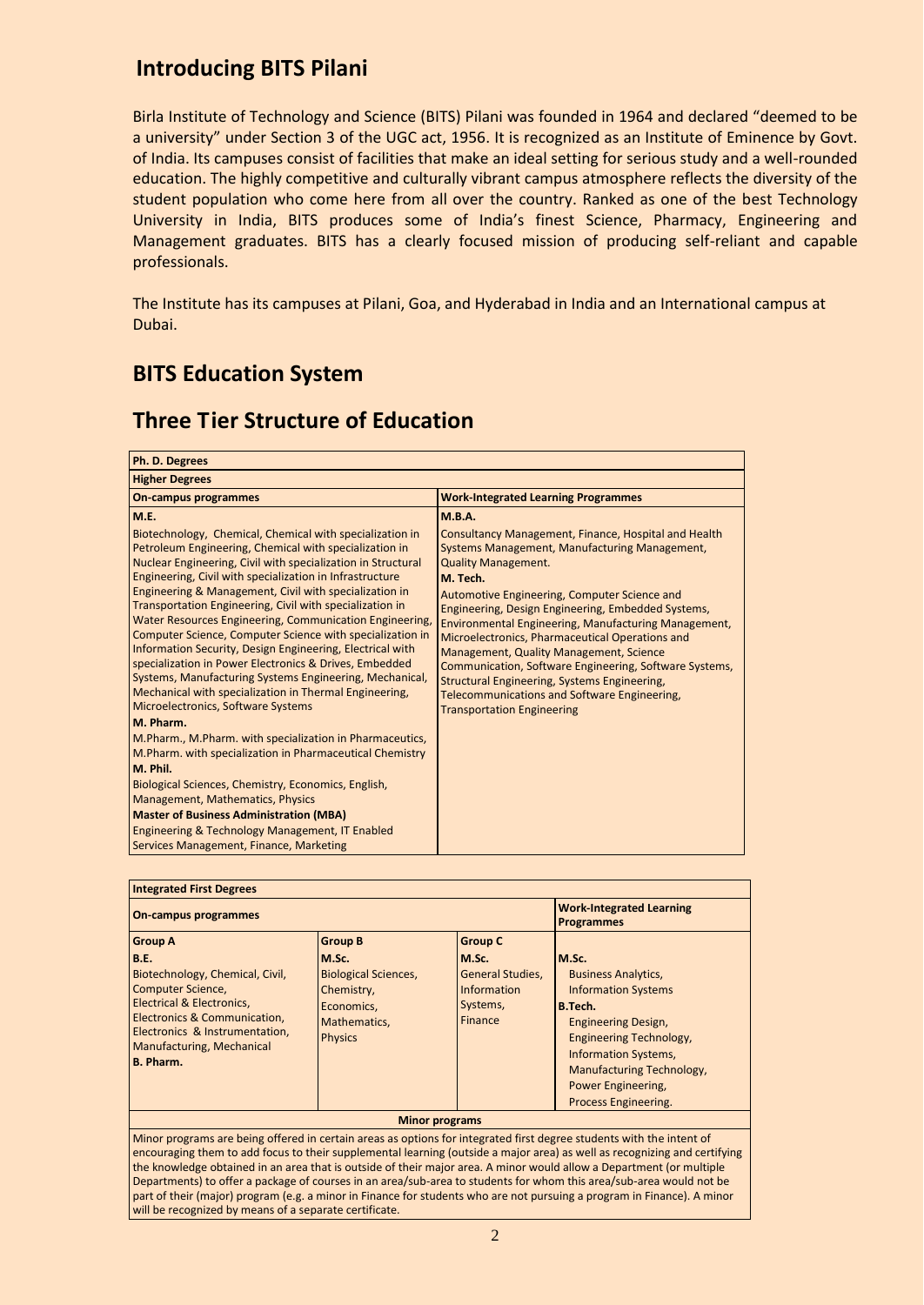# **Salient Features**

- Merit Based Admissions
- Three Tier Education
- Strong Foundation Courses
- **•** Flexibilities
- **•** Dual Degree
- Practice School
- Evaluation with Letter grading
- Industry Interface
- Work Integrated Learning
- **•** Technology Enabled Campuses
- Modular and credit based semester system with continuous and internal evaluation

# **Admissions**

Students seeking admission to the Four Year Integrated First Degree Programmes must have completed 12 years of school education with Physics, Chemistry, Mathematics and adequate English.

Admissions are made purely on merit. The admission to the Indian campuses is through a computer based online test, BITSAT. Further, the candidate should have obtained a minimum of aggregate 80% marks in Physics, Chemistry and Mathematics subjects in  $12<sup>th</sup>$  examination, with at least 60% marks in each of the Physics, Chemistry, and Mathematics subjects.

For admission to Higher Degree programmes leading to M.E./M.Pharm./M.Phil./ M.B.A./MPH, shortlisted candidates are required to appear for tests and/or Group discussions and the final admissions are made on the basis of performance in such test/interviews.

Admissions to the Dubai campus are made based on the performance of candidates in the qualifying (12th) examination. For details, please see www.bitsdubai.com

BITS operates on a semester system with continuous and internal evaluation.

# **UNIVERSITY-INDUSTRY LINKAGE**

A recurring theme in the realm of educational reform and innovation has been that of linking university education with industry experience. Since its very inception in 1964, the Institute has been committed to University-Industry Collaboration. Beginning in 1973, the Institute has taken pioneering initiatives towards the development of institutionalized linkages with industry, through its (i) Practice School, (ii) Technology Innovation Center, and (iii) Off-campus work-integrated learning programmes.

### **Practice School**

All the Integrated First Degree programmes of the Institute provide a Practice School option which consists of two courses, Practice School I and Practice School II. A student goes to Practice School I of two months' duration during the summer following second year and to Practice School II of five and a half months' duration during the final year. A student who exercises this option receives, on successful completion of the requirements of the programme, a degree which carries the tag, "With Practice School". The curriculum, through Practice School, finds a formal method of bringing the reality of professional environment into the educational process.

### **Technology Innovation Centre**

Engineers/Scientists from industry bring their research and developmental projects for investigation in the campus. Such investigations are carried out in collaboration with Institute faculty associated with students registered in assigned research or project courses. Several industries have been participating in this programme. While in the campus, these engineers and scientists from industry are given a de-facto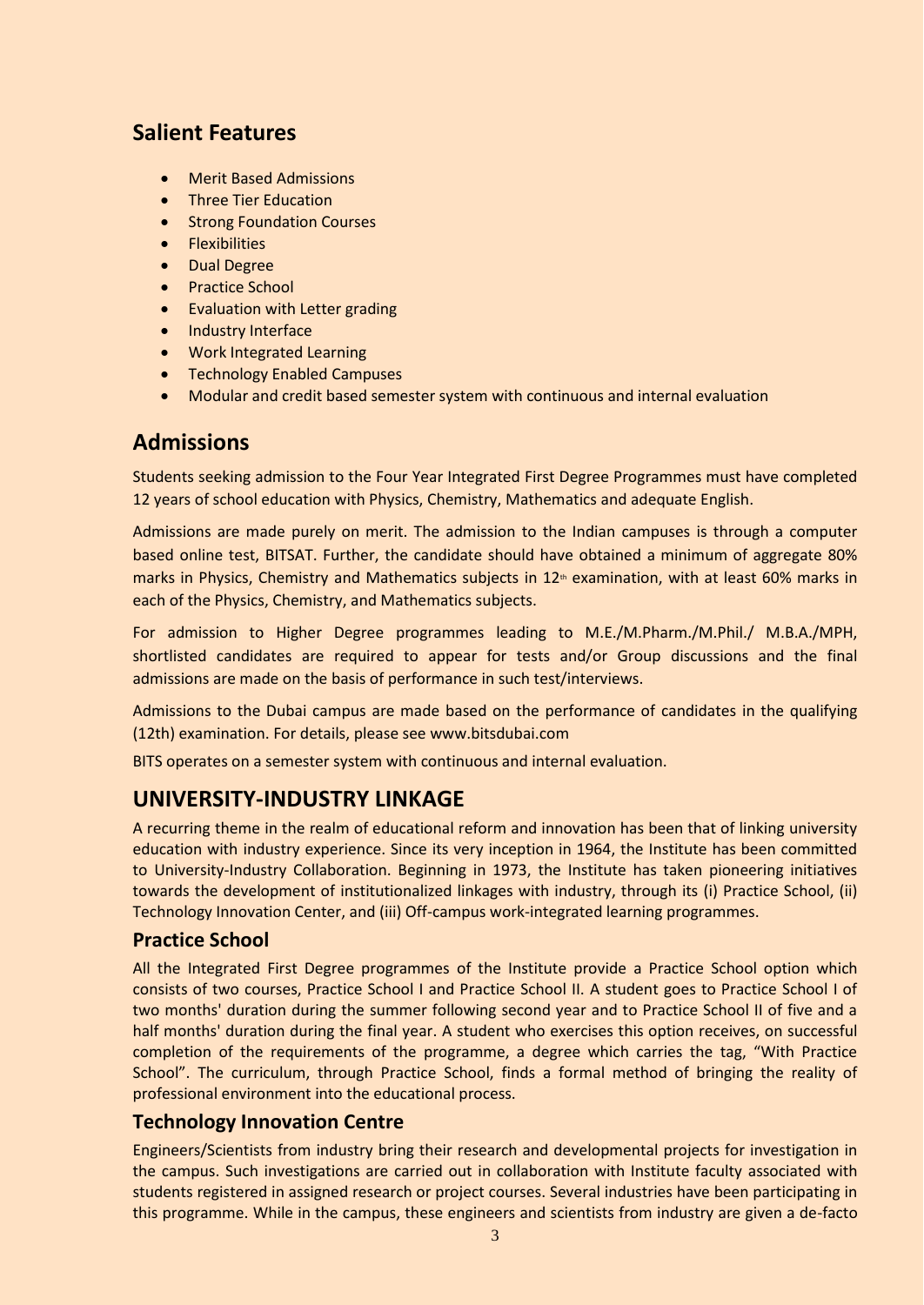status of faculty members, so that they are encouraged to extend their professional interest much beyond the original scope of operation. Students also undertake identified projects by the industry wherein professional guidance is extended by professionals from industry virtually.

### **Work Integrated Learning Programmes (WILP)**

The Institute Conducts Work Integrated Learning Programmes (WILP) as a means of continuing education for employed professionals to meet the Learning & Development needs of a diverse spectrum of industries. These programmes are a conducted through a collaborative arrangement between BITS Pilani and the collaborating organization / industry, whose ultimate aim is to build competencies and to attain advancement of technical workplace skills.

# **Academic Flexibilities**

The admission policy and the educational processes at BITS take care of multiple point entry into the programmes and allow several other flexibilities.

While the bulk of admissions are made in the First Semester, a few admissions are also made in the Second Semester. Whenever a student comes with a preparation higher than the minimum required, he will be considered under admission with advanced standing.

One of the most popular flexibilities provided in the Institute's educational structure is the dual degree scheme under which it is possible for a student to work for and complete concurrently two first degrees within a reasonable period of time. There are also flexibilities like transfer from one degree programme to another, horizontally as well as vertically.

## **BITS Pilani Campuses**

### **Pilani Campus**

Pilani is located on the fringes of the shifting sands of the Thar, in the desert state of Rajasthan. It is about 200 km. west of Delhi and about 220 km. North of Jaipur. The Institute buildings, hostels and residential quarters for staff with neatly laid out roads, lawns and gardens, constitute the Pilani campus of about 331 acres.

The climate of Pilani is generally dry and pleasant. Summer temperatures normally peak at 45˚C. In winter, temperatures may drop to 0˚C. Annual rainfall is about 30 cm.

### **Central Facilities**

The Central Library housed in a new building, covering about 65,000 sq ft area has a collection of over 2,41,981 volumes. The library provides access to over 35000 full text e-journals through 32 online databases, covering the entire range of subjects offered at BITS. Reprographic and offset printing facilities are also available in the Institute.

The Central Workshop is well-equipped with all basic production machines and modern process equipments. The Information Processing Centre which has more than 850 Pentiums and more than 10 SMP Servers, caters to the need of the students and staff. There are also a number of smaller computer centers at different locations of the Institute.

The Institute has a state-of-the-art switched, IPv6-capable, voice enabled network providing connectivity to each hostel room, staff houses, library building, lecture halls, labs and guest-house, with a 42 MBPS circuit to the outside world. All students and staff members are provided Internet and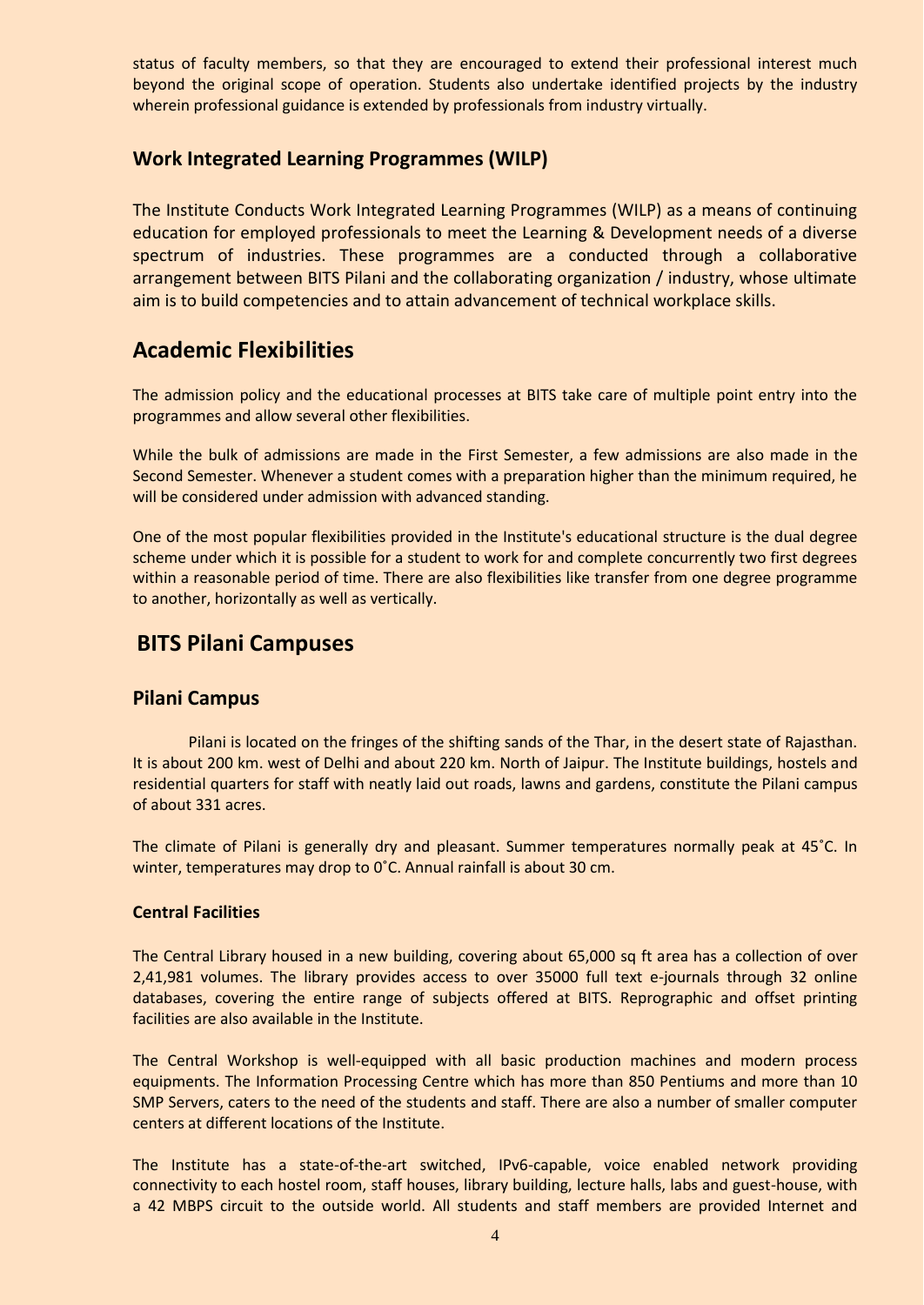mailing facility. Instrumentation Centre provides equipment service and maintenance and also facilities for design and development of projects in electronics & instrumentation areas. There is also a Central Analytical Lab. equipped with sophisticated instruments. The Central Animal Facility caters to the needs of faculty and students from Science and Engineering Disciplines involved in animal research and related teaching.

#### **Centers/Labs for Specialized Activities**

The campus has set up a number of centers and laboratories of research & development: Centre for Entrepreneurial Leadership, Technology Business Incubation Centre, Centre for Software Development, Centre for Robotics & Intelligent Systems, Centre for Bio-technology, Centre for Renewable Energy and Environment Development, BITS – Motorola Embedded Controller Application Centre, Centre for Instructional Software, Centre for Competency in IBM Visual Age for Java & DB2 Flexible Manufacturing Systems Lab., Fiber Optics Lab., Process Control Lab., Radio Isotope Lab., CISCO-Advanced Networking Lab., Computerized Language Lab., VLSI Design Oyster Lab., etc.

### **Student Life**

BITS, Pilani provides facilities and services that encourage the personal development of every student in the social, physical, cultural and interpersonal domains. These are in direct support of its mission to produce self-reliant young professionals. The cultural and other activities of the students are centered around the Students' Union, a body of 15 representatives elected democratically every year. The Union Clubs include the English Language Activities Society, Hindi Activities Society, English Drama Club, Hindi Drama Club, Music Club, Creative Activities Centre, and Photography Club. There are also other clubs like the Cuckoo Club (bird-watching), Health Club and the Athletics Club that cater to specific student interests.

Apart from enriching cultural life on campus, these clubs have a role to play during OASIS which is the annual All-India cultural festival and the pride of every student in the campus. Probably the biggest such youth festival in the country, OASIS has been widely acclaimed for its professionalism and creativity. APOGEE (A Professions-Oriented Gathering Over Educational Experience), which is an all India annual academic week organized by the students every year, brings together students and professionals from all over for exchange of ideas, viewpoints and experiences pertaining to their technological and literary interests. BOSM (BITS Open Sports Meet), an annual sports festival is organized by the students to compete in various sports and bring to the fore the best in student players.

### **How to Reach Pilani**

Pilani is about 200 km west of Delhi and about 220 km north of Jaipur and it can be reached either by rail or by road. The nearest railway stations are Chirawa on W.R. (16 km) and Loharu on N.R. (24 km). There are connecting buses to Pilani from Loharu and Chirawa railway stations. There are regular bus services between Delhi and Pilani and between Jaipur and Pilani. The buses leave Delhi from Inter-State Bus Terminus, Kashmere Gate, and Jaipur from Rajasthan State Roadways Bus Stand, Sindhi Camp. For more details about BITS, Pilani, Pilani Campus, please look at [www.bits-pilani.ac.in.](http://www.bits-pilani.ac.in/)

### **K.K. Birla Goa Campus**

The campus at Goa spreads across 180 acres of land overlooking Zuari River located on the National Highway NH17B connecting Marmugao Port to the National highway NH17 (Mumbai – Mangalore). The main building comprises of administrative offices, classrooms, laboratories and Library. Separate hostels for boys, girls and faculty residences are provided. The campus also has shopping complex including a Bank, medical facilities and recreational facilities for students and staff.

The campus has developed a number of labs over various disciplines such as science, engineering, languages and humanities for the use of students and faculty to meet their academic needs. The IT infrastructure of the campus is one of the 'state of the art' implementations among academic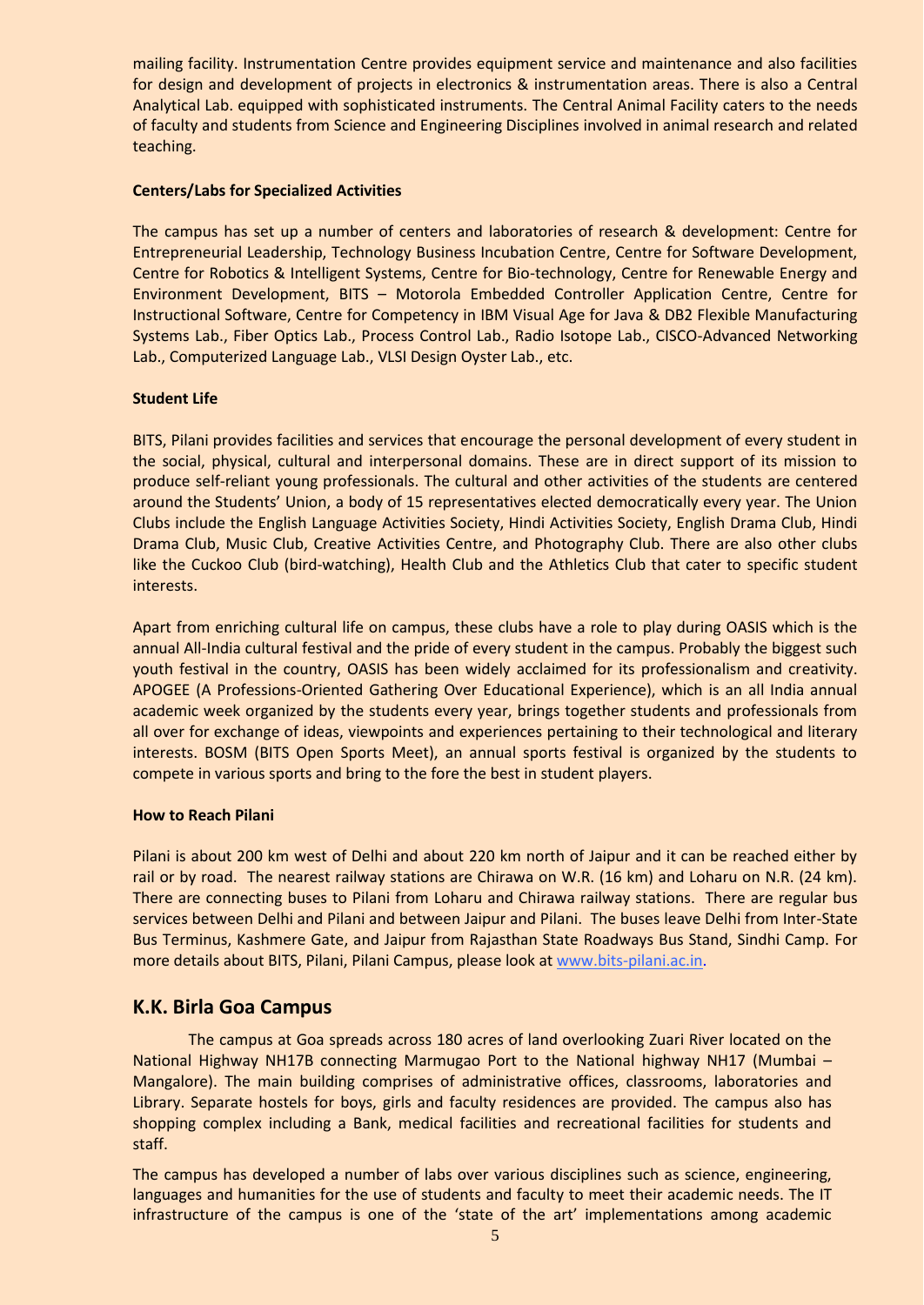institutions with 10G fiber backbone connecting over 4000 nodes across the campus. Wi-Fi facility is available in all important places including academic buildings, hostels, residences etc. The campus offers most modern technology enabled teaching and research through virtual class room and conferencing using Tele-presence, polycom etc.

The Library complex comprises of a spacious building covering an area of 3512 square feet and is designed to provide several reading halls**,** a sound proof discussion room equipped with a smart screen, multifaceted reading lounges, and a digital library for convenient internet reference to journals and web resources**,** apart from a large area earmarked for book storage. The Library has a collection of 38000 books and subscribes carefully selected collection of journals and periodicals, both print and online, and online libraries that also include conference proceedings and eBooks.

The campus is 5.5 km from the airport, 22 km from Madgaon Railway station and 9.5 km from Vasco Railway station. For more details about BITS, Pilani, K.K. Birla Goa Campus, please look at https://www.bits-pilani.ac.in/Goa/index.aspx.

### **Hyderabad Campus**

The youngest of the four physical campuses of BITS Pilani, the Hyderabad campus began functioning on 29th August 2008. Fully residential, with over 3400 students, and 350 faculty and staff members, the picturesque campus is housed in 200 acres of rugged, rocky terrain characteristic of the region. It is equipped with state of the art infrastructure required for instruction, research, and extra-curricular activities. The campus is situated in the vicinity of institutions like-ICICI Knowledge Park, NALSAR Law University, Institute of Public Enterprise, SP Bio-Tech Park, etc.

The campus at Hyderabad is about 27 Kms away from the Secunderabad Railway Station, on Rajiv Rahadari (Karimnagar Highway) and 78 kms from Hyderabad International Airport. The campus is well connected with Jawaharlal Nehru Outer Ring Road (ORR) as well.

Public transport (route# 212) runs every one hour from Secunderabad Railway Station to the campus. The campus is easily accessible by road with a bus stop just outside the campus. If you are travelling by your own transport, from Secunderabad railway station to Campus you have to travel 22 kms on Rajiv Rahadari/ Karim Nagar Highway, up to Ghatkesar cross-road after Alankruta Resorts in Thumkunta Village and take a right turn (Domos Circle) towards Ghatkesar. After travelling 1.5 KMs on this road, there is again a diversion to the right leading to the Campus. Sign boards indicating the directions to BITS, Pilani Hyderabad campus, are available on the way.

The state of the art laboratories for science and Engineering discipline are available for the faculty and students for their academic and research work. The Central Analytical Lab known as CA Lab is equipped with instruments useful for teaching and research. The Central Computer-Aided-Design (CAD) Laboratory facilitates the computational requirements for teaching and research in Hyderabad campus. Information processing Center (IPC) manages a central pool of resources for the computing requirements of all faculty, staff and students of the institutions.

The Library at BITS, Pilani – Hyderabad campus is a gateway to knowledge resources. The Library is one of the central support services of Hyderabad campus. It provides information services and access to textual and bibliographic digital and print resources to the BITS Community. Institute's state-of-the-art library with two floors spread over 45000sq.ft. Library operations are fully automated with RFID technology. Open 7 days a week, it has a collection of over 35000 books, 900 educational CDs and subscribes to over 120 Indian and foreign journals. The Library also subscribes to 4200+ e-journals Science Direct, ASCE, ASME, ACE, JSTOR, SCi-Finder, nature, IEEE etc.

A full-fledged medical center with three doctors (including a gynecologist) has been established with all necessary facilities including a 24x7 ambulance services. The institution has also tied up with reputed corporate hospitals in the city. Diagnostics lab facility also available in the Medical center.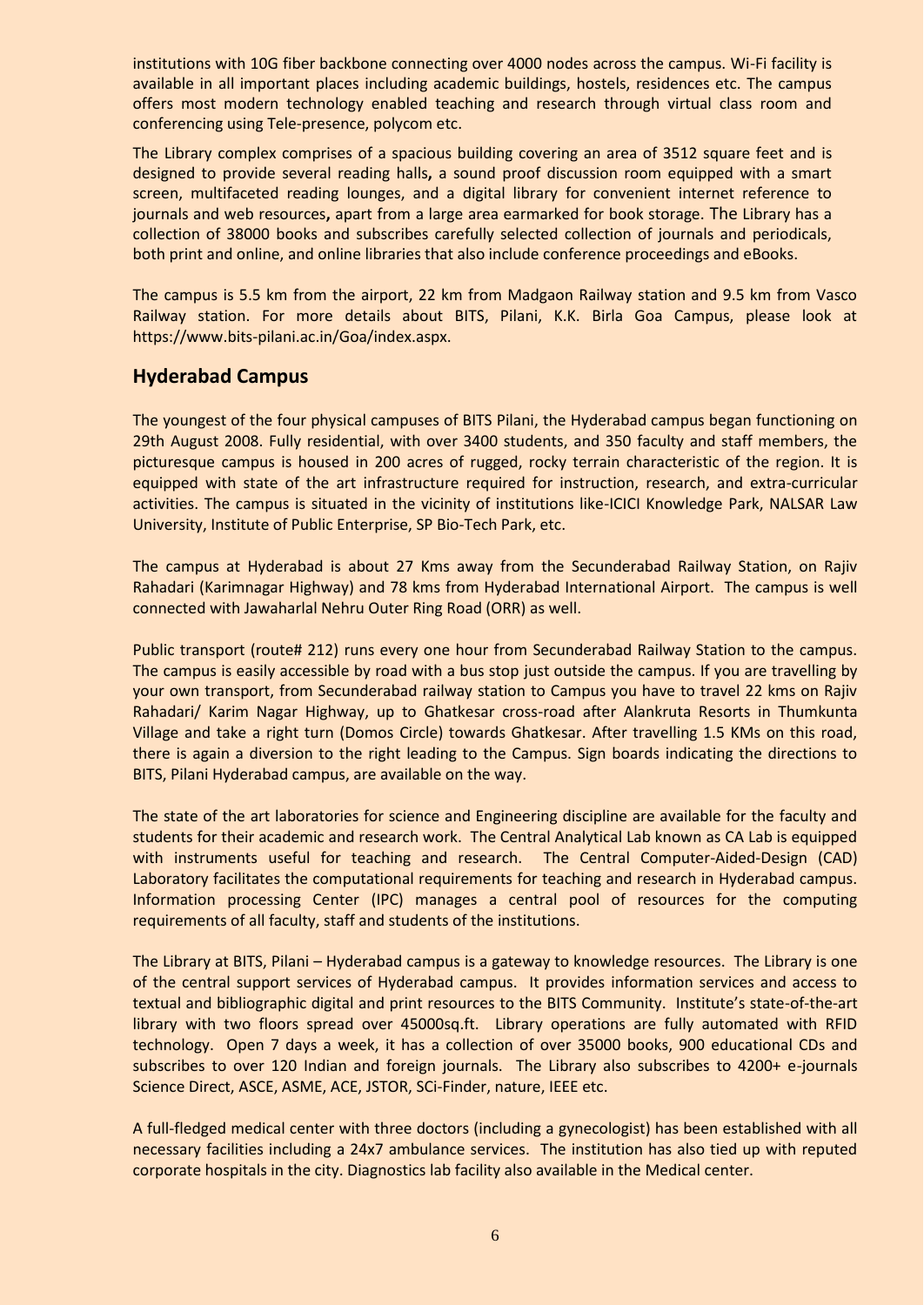The shopping complex (Connaught Place) comprises of Super Market, Restaurant, Gents saloon, beauty Parlors, Laundry, medical shop, post office, book shop, stationery shop with photocopying facility, bakery, dairy parlor, a fruit and vegetable shop and a juice parlor. State Bank of India Jawaharnagar Branch and two ATMs are located in shopping complex.

Students Activity Centre (SAC) offers facilities for various Games & indoor sports facilities like chess, caroms, Table Tennis, Snookers& Billiards and indoor badminton courts. Gymnasiums with the state-ofthe art equipment are also available here. Apart from students, these facilities are open to faculty and their family members as well.

For more details about BITS, Pilani, Hyderabad Campus, please visit https://www.bitspilani.ac.in/Hyderabad/index.aspx

# **Dubai Campus**

BITS, Pilani - Dubai Campus (BPD) was set-up in September 2000 in Dubai in association with the ETA Ascon Star Group, in response to the growing needs for quality Engineering education among the residents of the Middle East.

The Institution has made great progress in the last 15 years achieving phenomenal growth and innumerable accolades. BPD's student strength has grown to more than 1700, with students seeking admission not only from UAE and other Middle East Countries but also from India and other parts of the world.

BPD has established Academic Collaborations with reputed American Universities for the benefit of its students. The scope of collaboration includes preferential admission to graduate program for BITS students, joint research activities, credits transfer, etc.

The Dubai campus is located at its permanent campus at Dubai International Academic City and offers world-class, state-of-the-art facilities with well-equipped labs and workshops, separate Library block, Academic Block, Sports Complex, Canteen, Clinic, Grocery, Gymnasium and Hostel blocks. There is a separate recruitment process for BITS, Pilani – Dubai campus. For more details about BITS, Pilani, Dubai Campus, please look at https://www.bits-pilani.ac.in/Dubai/index.aspx.

# **Faculty @ BITS**

The innovative educational process at BITS aims at strengthening its first degree apart from continuously evolving its higher degree programmes. The effort is to make all the academic programmes more purposeful and to improve the employability of our graduates. There is a conscious effort to bring the attitude of relevant research & development at all degree levels including the first degree.

The faculty play a significant role in this all round growth of the Institute by participating in various activities which may be categorized as follows:

#### **Teaching and Course Development**

The teaching and course development have to be geared to meet the challenge of intellectual endeavors required by the integrated system of education and at the same time to fulfill the expectations and aspirations of the high quality students who are admitted to the Institute from all over India. To achieve these objectives, it is essential to secure active participation of students in the learning process and to help them realize the significance of different subjects of study in relation to their total education. The teacher should also be able to contribute to the on-going process of formulating more effective techniques of teaching and evaluation and developing interdisciplinary courses and instructional materials which the system demands.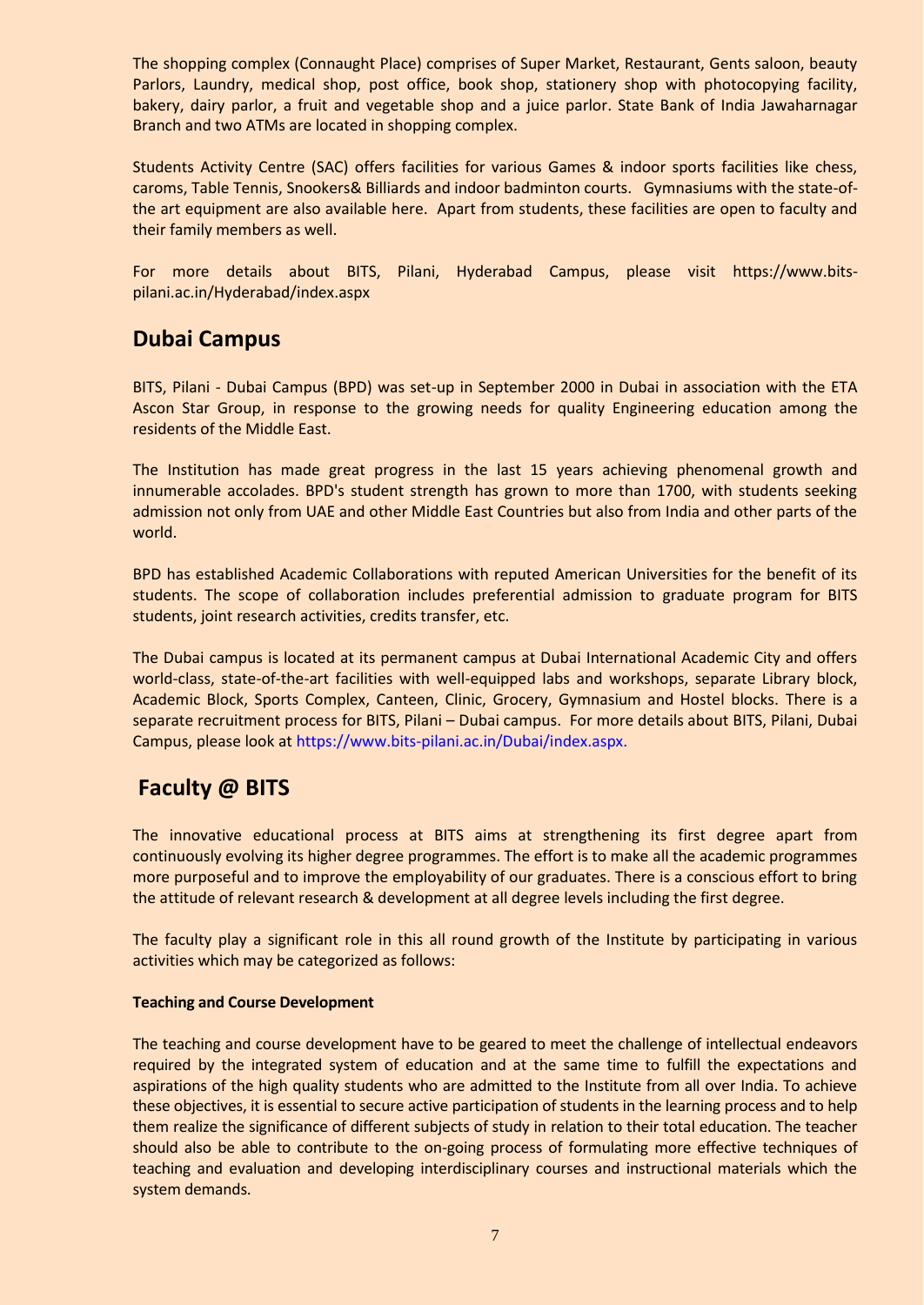#### **Research Involvement**

The Institute faculty work in several areas of research of national relevance. The faculty has to merge his/her individual ambition with the Institute's goals and contribute to the research efforts at the First Degree and Higher Degree through theses, practice school projects, Ph.D. degrees, etc. Further, opportunities are available for participation in consultancy activities arising out of linkages established with the outside world. Faculty members are also expected to seek research funding from various national and international agencies.

#### **Linkage with the outside world**

The Institute has forged a meaningful and mutually beneficial linkage with industry by means of several educational programmes at off-campus centers. These exist in the first degree programmes in the form of PS-I and PS-II courses, and in terms of Practice School option at the higher degree (M.E and M.Pharm.) level as well as in off-campus work integrated learning programmes and off-campus Ph.D. For running these programmes, the faculty is required to reside at these centres and to work for further educational growth by drawing upon the experience of the professional world. On campus, the university-industry linkage is through the Technology Innovation Centre (TIC) where people from industry visit the Institute at regular intervals and students work on projects in consultation with them and the faculty. The faculty may also be assigned teaching and related responsibilities in the work integrated learning programmes leading to B.S. and M.S. degrees. The Institute has collaborative arrangements with many foreign universities in terms of exchange of students and faculty.

#### **Institutional Development**

To support the above mentioned innovative educational activities and to accelerate the tempo of growth, the Institute has evolved a suitable structure of academic administration based on the functional team work concept. The faculty shares the administrative responsibility by participating in this process both at the planning as well as implementation stages. Experience shows that the faculty need to develop an attitude of belonging to sustain innovations and growth with BITS.

### **Pay Structure for the Faculty**

| <b>Designation</b>         | Grade | <b>Academic</b> | <b>Entry Pay (Rs.)</b> |
|----------------------------|-------|-----------------|------------------------|
|                            |       | Level           |                        |
| <b>Senior Professor</b>    |       | 15              | 2,11,300 (No Cap)      |
| Professor                  |       | 14A             | 1,73,900 (No Cap)      |
| <b>Associate Professor</b> |       | 13A2            | 1,48,100               |
| <b>Assistant Professor</b> |       | 13A1            | 1,31,400               |
| <b>Assistant Professor</b> |       | 12              | 1,01,500               |
| <b>Assistant Professor</b> | П     | 11              | 75,300                 |
| <b>Assistant Professor</b> | Ш     | 10              | 68,800                 |

The following is the pay structure for all faculty members:

**Dearness allowance (DA)**, currently 34% of the basic pay is payable to every employee. This will be revised at par with DA announced by central government for its employees.

#### **Annual Increment:**

The annual increment given in the Pay Matrix (as attached in Annexure I) is at 3%, with each cell being higher by 3% over the previous cell, in the same Academic Level/Level, rounded off to the nearest 100. The annual increment to each employee would move up in the same level, with an employee moving from existing cell in the same Academic Level/Level to the immediate next cell in the same academic level.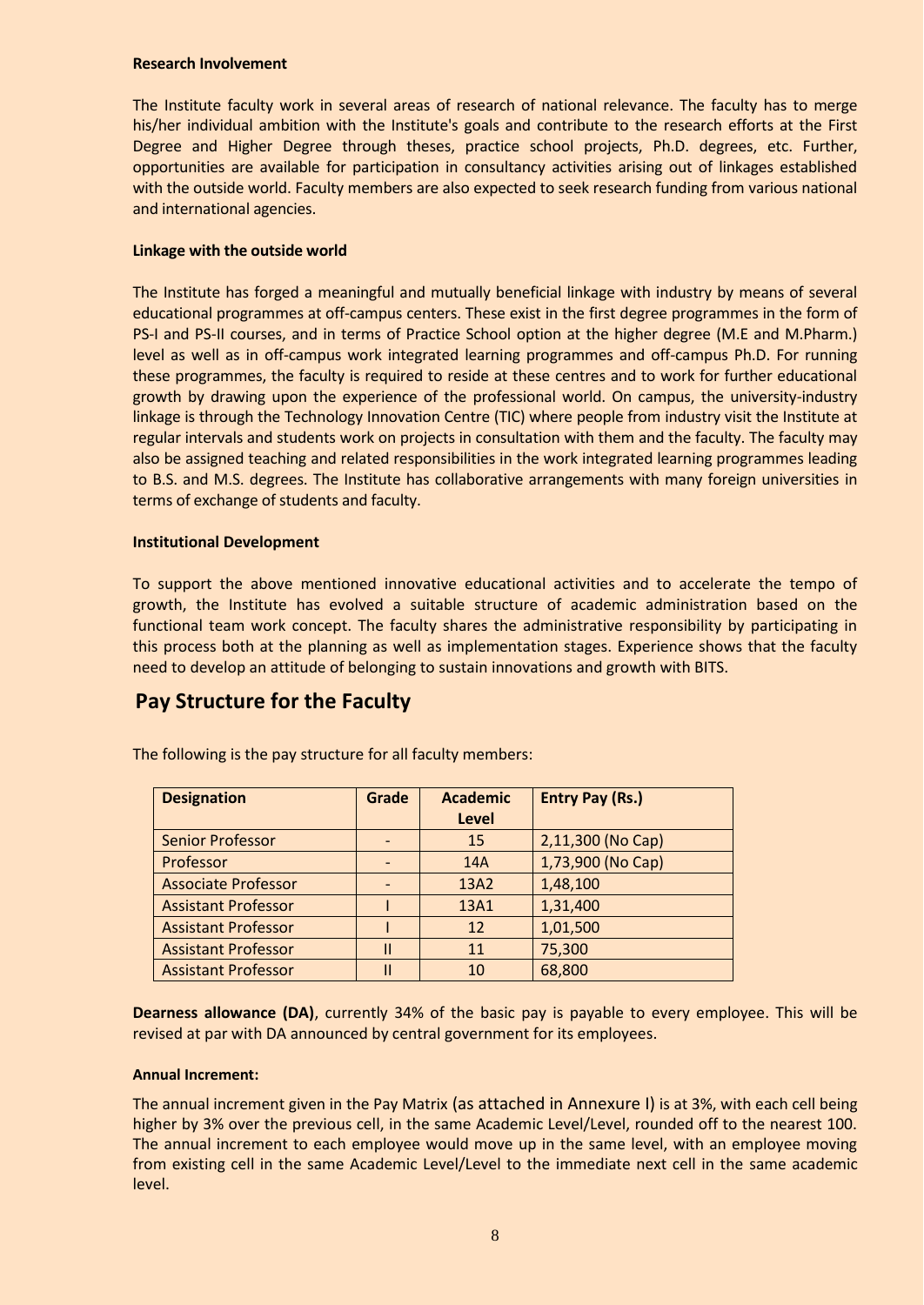In case an employee reaches the maximum Increment Cell in the Academic Level/Level for those levels where maximum Increment Cell is defined, such employees will not be eligible for any annual increment, further. However, they shall continue to get the dearness allowance, as applicable.

There shall be two dates for grant of increment namely  $1<sup>st</sup>$  of January and  $1<sup>st</sup>$  of July of every year. The employee shall be entitled to only one annual increment depending on the date of appointment, promotion or grant of financial up-gradation.

#### **Minimum Qualifications and Terms & Conditions for appointment of Teaching Staff:**

#### **i. Assistant Professor, Grade-II in Academic Level-10:**

The Assistant Professor, Grade-II in Academic Level-10 position is meant for prospective teaching faculty to do research along with carrying out teaching and other assignments. Assistant Professor, Grade-II in Academic Level-10 shall be appointed under the Faculty Development Program of the Institute to encourage bright young candidates (normally Higher Degree holders) to join teaching profession and provide them opportunity to hone their teaching skills and do research.

Qualifications: ME/MS/MTech/MPhil/MPharm/MBA or equivalent in a relevant discipline from an institution of high repute (with a 1st Div. or 60% in all college/university level degrees); Potential for excellence in teaching and research.

Appointment will be on temporary basis for one year, to be assessed and renewed every year based on their performance in teaching and research up to a maximum of 6 years and subject to the following:

- **If they will normally be required to engage in research towards their PhD for 50% of the time.**
- **If they must make every effort to complete their PhD within 6 years, failing which they may** continue to work on PhD as full time or part time students without financial support from BITS.
- **If** all these positions are for a fixed term as per the terms of employment and will cease to exist upon completion of Term, unless renewed. Appointment to Regular Teaching Positions I.e. Academic Level 12 and above is not automatic.

#### **ii. Assistant Professor, Grade-II in Academic Level-11:**

**A. Eligibility criteria**: Candidates who have submitted their PhD thesis or completed pre-submission formalities/equivalent\* from a reputed University/Institute are eligible. However, candidates who are yet to submit thesis, offers may be made if found suitable by the recruitment committee but the joining is subject to submission of PhD thesis. (Applicants should also have ME/MS/MTech/MPhil/MPharm/MBA or equivalent in a relevant discipline from an institution of high repute with first degree or 60% in all college / university level degrees. The recruitment committee is empowered to make exceptions as deemed necessary).

\*Faculty members working at BITS Pilani as ASTP L 10 and fulfilling the above eligibility criteria may also apply.

**B. Terms & Conditions:** The tenure is for a period of maximum two (2) years with an entry pay of Rs. 75,300/- + DA (As per Institute norms) PM for candidates without Ph.D. For candidates with Ph.D. (on completion of Ph.D. during the tenure of ASTP L 11), the entry pay is Rs. 79,900/-+ DA (As per Institute norms) PM. Other benefits are at par with Assistant Professor Grade II Level 10.

#### iii. **Assistant Professor, Grade-I in Academic Level-12:**

To attract talent to teaching profession and to give them opportunity to hone the teaching skills and to do research, a Ph.D. holder with less than three years Industrial/Research/Teaching experience, excluding the experience gained while pursuing Ph.D., shall be eligible.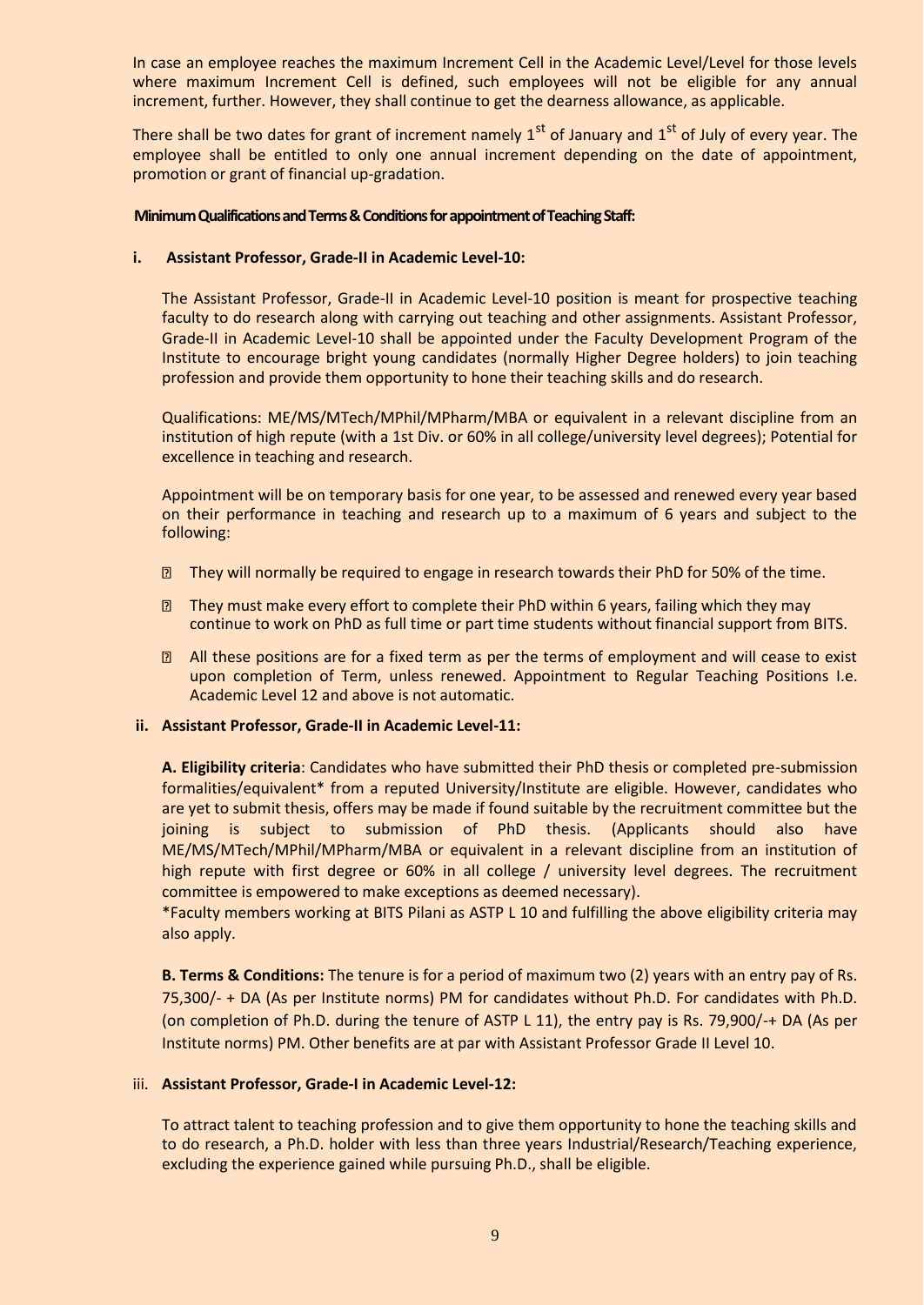Qualifications: PhD in a relevant discipline from an institution of high repute (with 1st Div. or 60% at ME/MS/MTech/MPhil/MPharm/MBA/MSc Pre Ph.D. qualification level); Potential for excellence in teaching and research. At least 4 publications (of which 2 are in journals of international repute). New Appointment as an Assistant Professor, Grade-I in Academic Level-12 will be "temporary against a regular position". Once he/she successfully completes three years' period in this position, his/her performance will be assessed. If appraisal is favorable, his/her appointment becomes "regular" and will be placed as Assistant Professor, Grade-I in academic level 13A1. If appraisal is not favorable, the temporary appointment will normally cease to exist at the end of six months of his/her existing term.

#### iv. **Assistant Professor, Grade-I in Academic Level-13A1:**

Qualifications: Same as Assistant Professor, Grade-I in Academic Level 12 and three years of experience as Assistant Professor, Grade-I in Academic Level-12 from an institution of high repute. The appointment at this level is only at the discretion of the faculty selection committee. New appointment of Assistant Professor, Grade-I in Academic Level 13A1 will be on "temporary against a regular position" for a period of three\* years. Such appointments will be made "regular" after a favorable assessment at the end of three\* years. If appraisal is not favorable, temporary appointment will cease to exist at the end of his/her existing term.

**\***Assessment is done normally between one to three years based on past experience post PhD and current performance.

#### v. **Associate Professor, Academic Level-13A2:**

Qualifications: PhD in a relevant discipline from an institution of high repute (with 1st Div. or 60% at ME/MTech/MS/MPhil/MPharm/MBA/Pre Ph.D. qualification level). For new appointment, at least 6 years post‐PhD experience in teaching and/or research, of which at least 3 years at the academic level of an Assistant Professor, Grade-I in Academic Level-13A1 or equivalent; Demonstrated excellence in teaching, research and sponsored R&D. At least 10 publications (of which 5 are in journals of international repute). Guided at least one PhD student (independently or jointly with someone else). Completed at least one sponsored R&D project of value Rs. 5 L or more as PI (alternatively completed two sponsored R&D projects as a co-PI each of value Rs. 5 L or more). New appointment of Associate Professors will be on "temporary against a regular position" for a period of one year. Such appointments will be made "regular" after a favorable assessment at the end of one year. If appraisal is not favorable, temporary appointment will cease to exist at the end of his/her existing term.

#### vi. **Professor, Academic Level-14A**

Qualifications: PhD in a relevant discipline from an institution of high repute (with 1st Div. at ME/MS/MTech /MPhil/MPharm/MBA/Pre Ph.D. qualification level). At least 10 years post‐PhD experience in teaching and/or research, of which at least 4 years at the academic level of an Associate Professor, Academic Level-13A2 or equivalent; Sustained excellence in teaching, research and sponsored R&D; Potential for leadership in research, education and institution building. At least 20 publications (of which 10 are in journals of international repute). Guided at least one PhD student independently, (alternatively two PhD students jointly with someone else). Completed at least two sponsored R&D projects each of value Rs. 5 L or more as PI (alternatively completed one sponsored R&D projects as PI of value Rs. 5 L or more and completed two sponsored R&D Projects as Co- PI each of value Rs 5 L or more). New appointment of Professor will be on "temporary against a regular position" for a period of one year. Such appointments will be made "regular" after a favorable assessment at the end of one year. If appraisal is not favorable, temporary appointment will cease to exist at the end of his/her existing term.

#### **vii. Senior Professor, Academic Level-15**

At least 6 years as a Professor at BITS, or equivalent. Demonstrated Leadership in Research, Education and Institution building for at least 6 years as a Professor.

New appointment of Senior Professor will be on "temporary against a regular position" for a period of one year. Such appointments will be made "regular" after a favorable assessment at the end of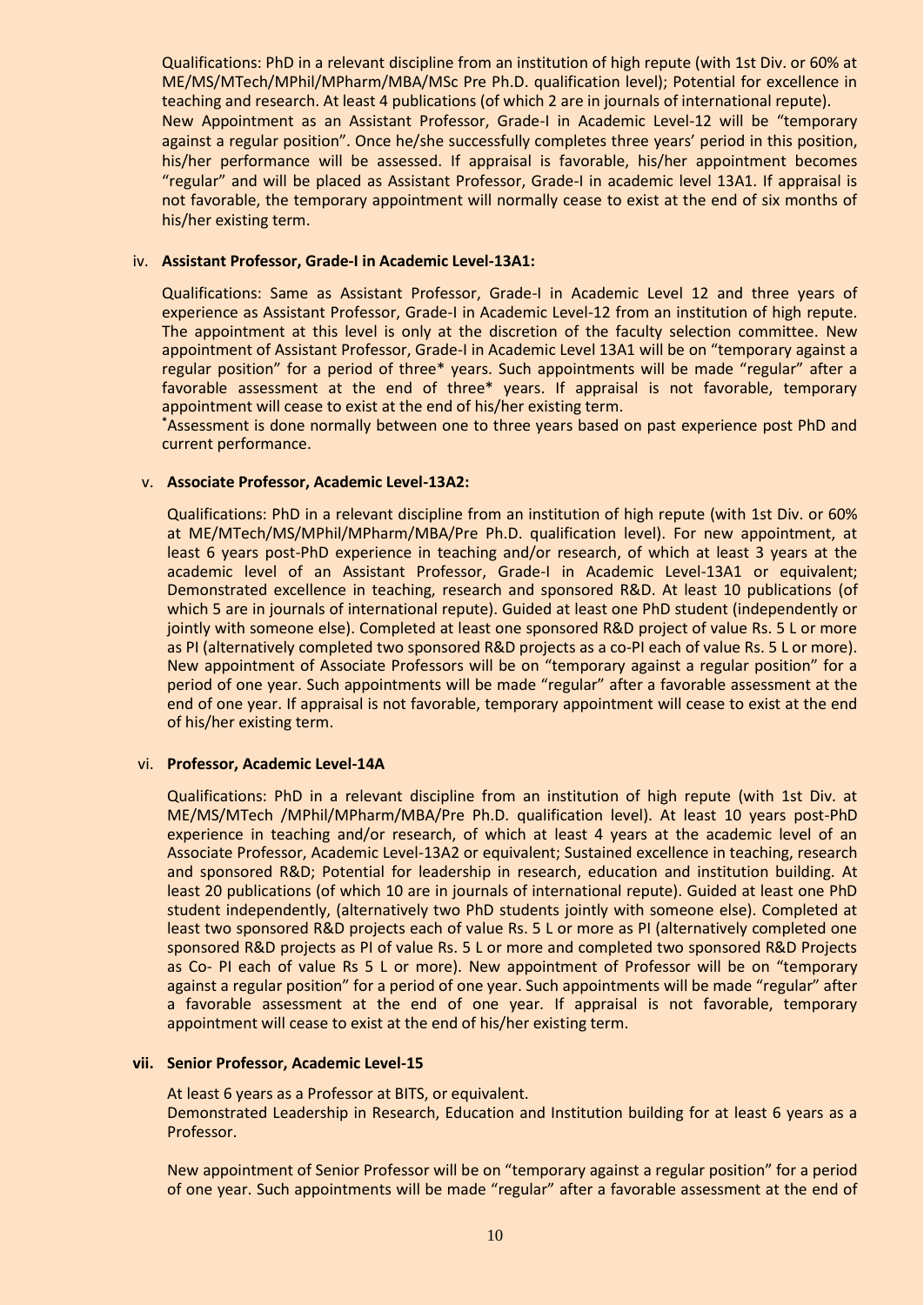one year. If appraisal is not favorable, temporary appointment will cease to exist at the end of his/her existing term.

#### **Exception Clauses:**

- *1. In exceptional cases, the Selection Committee may relax one or more minimum qualifications given above and the committee may award one or more additional increments within the academic Level, if any.*
- *2. For the post of Assistant Professor, Associate Professor or Professor, one may consider an Outstanding Engineer/Technologist/Scientist from Industry, Research Institute / Organization who may or may not have a Ph.D. Such a person should have made significant contribution to research or innovation while working in a position consistent with the academic position for which he/she is being considered in a Company/Organization/Institute with an established reputation. His/her contribution should be adequately documented in the form of Awards, Designs that are in production, Patents, Design Registrations, and/or Publications.*

#### **Regular vs. "temporary against a regular position"**

- a. The appointment of a faculty under "temporary against a regular position" may be terminated by either side with a notice period of one month.
- b. The appointment of faculty under "regular" position will be valid till he/she attains the age of superannuation.

#### **Age of superannuation**

- a. The age of superannuation is 60 years.
- b. However, a faculty member in his/her 55<sup>th</sup> year of age will be assessed for his/her performance over the previous five years. If the assessment is favorable, his/her age of superannuation will be revised to 65 years.
- c. If it is unfavorable his/her age of superannuation remains sixty years. An "unfavorable" assessment may be reviewed subsequently at any time before he/she superannuates.

#### **Chair Professorship (appointments are by invitation)**

A Chair Professorship helps recognize and reward excellence in teaching and/or research by a member of the BITS PILANI faculty at either of its campuses or to induct a professor from outside BITS PILANI. Such a person would be re-designated as Chair Professor. Each "Chair Professorship" also helps establish an endowment with significant funds that are used to (a) make available to the Chair Professor a "research grant", and (b) provide to him/her a small honorarium to cover additional effort required to fulfill the charter laid out for the endowment.

### **Benefits**

#### **Contributory provident fund:**

BITS contributes 12% of an employee's total compensation (Basic Pay, DA and any other allowance) to the employee's "contributory provident fund". The employee also contributes @ 12% of his/her compensation. The total (employee's contribution, effective BITS' contribution, and interest thereon) is payable to the employee at the time of his/her separation from BITS. (This is governed as per the Government's Employees' Provident Fund and Miscellaneous Provisions Act, 1952.)

#### **Gratuity:**

The benefit of Gratuity is provided as per "Provisions of the Payment of Gratuity Act, 1972" and the amendments there upon. The gratuity amount is calculated as follows:

Pay last drawn (Basic pay + DA) \* no. of years of continuous service to BITS \* 15/26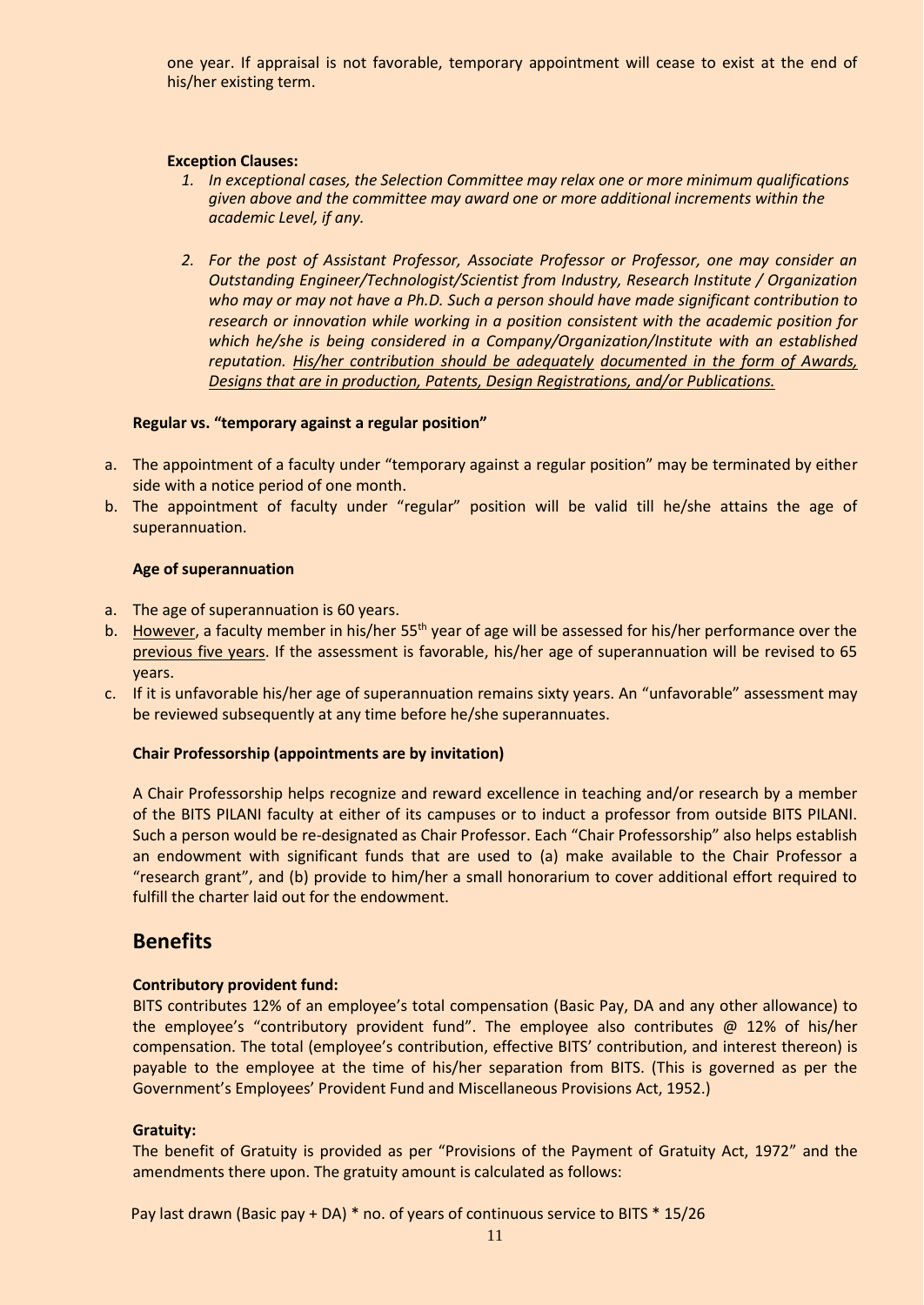#### **Medical coverage:**

While limited number of medical practitioners and facilities, as also a pharmacy, are available on every BITS' campus, certain expenses incurred by employees for medical treatment of themselves and their families are reimbursed to the extent of 90%.

#### **Children's education allowance:**

Tuition fees paid for studies up to class 12 by a faculty member, spouse, or his/her child is reimbursable, but this is subject to certain limits. Tuition fees to be paid by a faculty member, spouse, or his/her child for studies in any regular programme in BITS is 90% reimbursed.

#### **On campus Housing**

Subject to availability, residential accommodation is provided on payment of prescribed nominal license fee and maintenance charges such as electricity, security, etc.

#### **Leave Travel Concession:**

This concession is admissible to faculty members and their families, once in a cycle of two years for visit to their home town. The institute meets 100% of the actual fare both for the onward and return journeys as per eligibility of travel.

#### **Vacation Leave:**

A faculty member is entitled to 60 days' vacation per academic year.

#### **Other leave:**

Casual Leave, Special Casual Leave, Half Pay Leave, Commuted Leave etc. are also available to faculty members.

#### **Sabbatical Leave:**

A faculty member is eligible for one-year Sabbatical Leave with full pay after the completion of six years of continuous service at Assistant Professor, Grade-I in Academic Level-12 or higher, with the Institute, and once every six years of continuous employment thereafter. (The details are given elsewhere.)

#### **Extraordinary leave (EOL) without pay:**

A faculty may avail "extraordinary leave" (EOL) without pay for up to 2 years at a time after three year service at BITS. The total of such EOL (together with sabbatical leave) is limited to 20% of time spent at BITS.

### **Reimbursable Expenses**

#### **Research Initiation Grant:**

All faculty members who joined BITS on or after August 1, 2009 at the academic level of Assistant Professor, Grade-I in Academic Level-12 & above will be eligible for one-time research initiation grant of Rs 2 lakhs. The details are given elsewhere.)

#### **Contingency allowance:**

Contingency allowance is Rs. 1,00,000 for Assistant Professor, Grade-I in Academic Level-12 & above and Rs. 25,000 for Assistant Professor, Grade-II in Academic Level-10.

#### **Relocation Allowance:**

Assistant Professor, Grade-I in Academic Level-12 and above will be reimbursed baggage shifting and travelling expenses of self and family up to Rs. 50,000/-for joining BITS or for inter campus or off campus transfer within India. Assistant Professor, Grade-I in Academic Level-12 and above will be reimbursed baggage shifting and travelling expenses of self and family up to Rs.1,00,000/-for joining BITS from abroad. For Assistant Professor, Grade-II in Academic Level-10, this allowance will be half the amount. (The details are given elsewhere.) Computer Equipment replacement: Every faculty member will be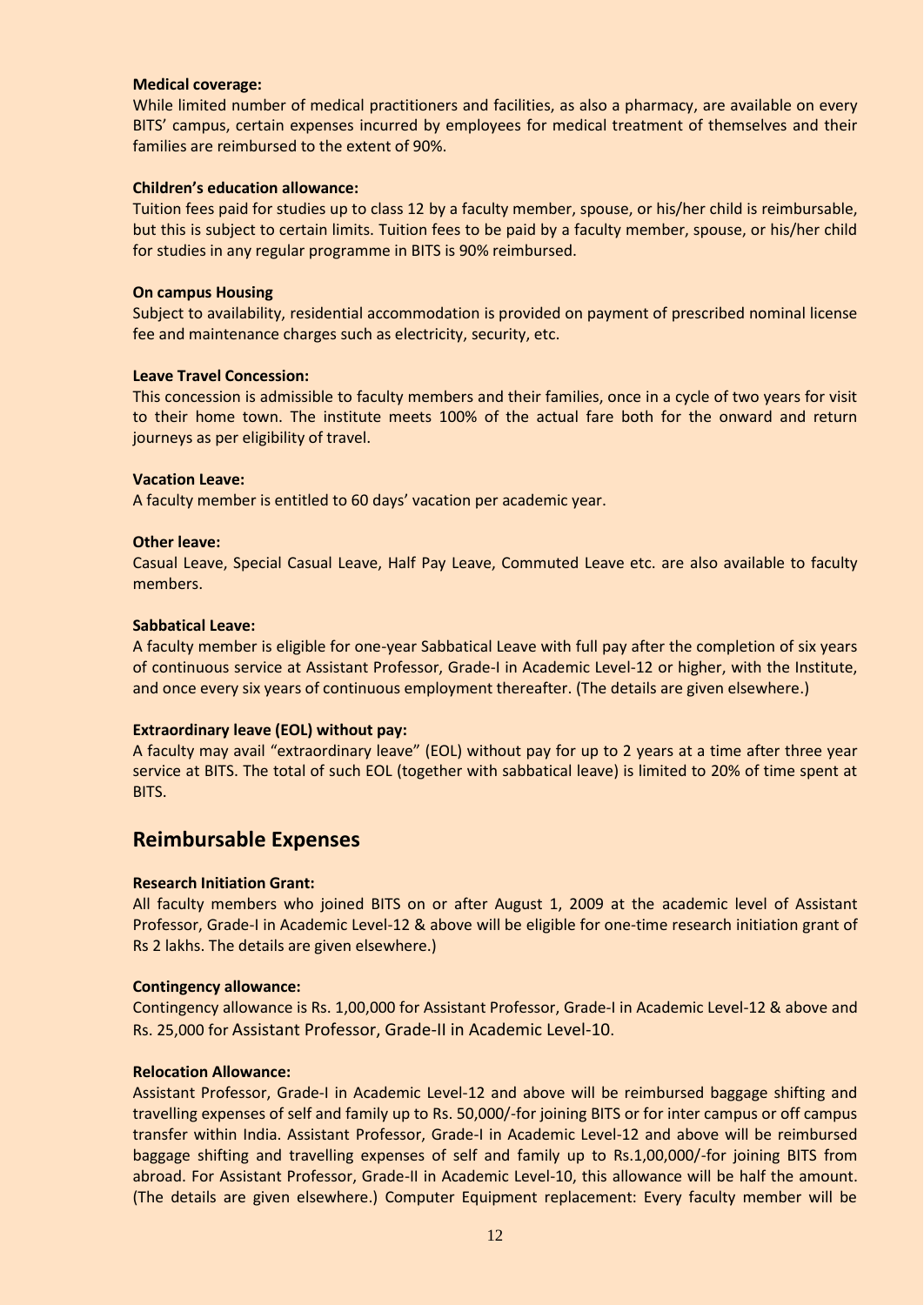provided with a computer and accessories costing up to Rs. 50,000 and the same will be replaced every five years. (The details are given elsewhere.)

# **Performance appraisal and assessment for Performance-linked variable pay and Promotions**

The details of faculty performance appraisal system as also performance-linked pay will be made available separately.

# **Faculty Recruitment (Tenured and Non-Tenured)**

Positions open for recruitment:

- Assistant Professor
- Associate Professor
- $\triangleright$  Professor

# **Departments/disciplines and sub-areas, where faculty positions are open**

BITS Pilani is proposing to hire faculty in **all** areas in the departments or disciplines listed below for its campuses at Goa, Hyderabad, and Pilani.

| Departments in various BITS' campuses  | Pilani | Goa | <b>HYD</b> |
|----------------------------------------|--------|-----|------------|
| <b>Bio Sciences</b>                    | Υ      | Υ   | Υ          |
| Chemical Engg.                         | Υ      | ۷   | Υ          |
| Chemistry                              | Υ      | ٧   | Υ          |
| Civil Engg.                            | Υ      | N   | ٧          |
| Computer Science & Information Science | γ      | γ   | Υ          |
| <b>Economics and Finance</b>           | Y      | Y   | Y          |
| Electrical & Electronics Engg.         | γ      | ٧   | ٧          |
| Humanities & Social Sciences           | γ      | Υ   | Υ          |
| Management                             | γ      | ٧   | N          |
| Mathematics                            | Υ      | Υ   | Υ          |
| Mechanical Engg.                       | Υ      | Υ   | Υ          |
| Pharmacy                               | Υ      | N   | ٧          |
| Physics                                | ۷      |     | ٧          |

However, BITS is particularly keen to hire faculty in sub-disciplines (or areas) listed below under each department.

### **S. No. Departments Sub-areas**

1 **Chem. Engg.**

Transport Phenomena

Reaction Engg.

Process Systems Engg.

Polymer Science and Engg.

Petroleum and Petrochemical Engg.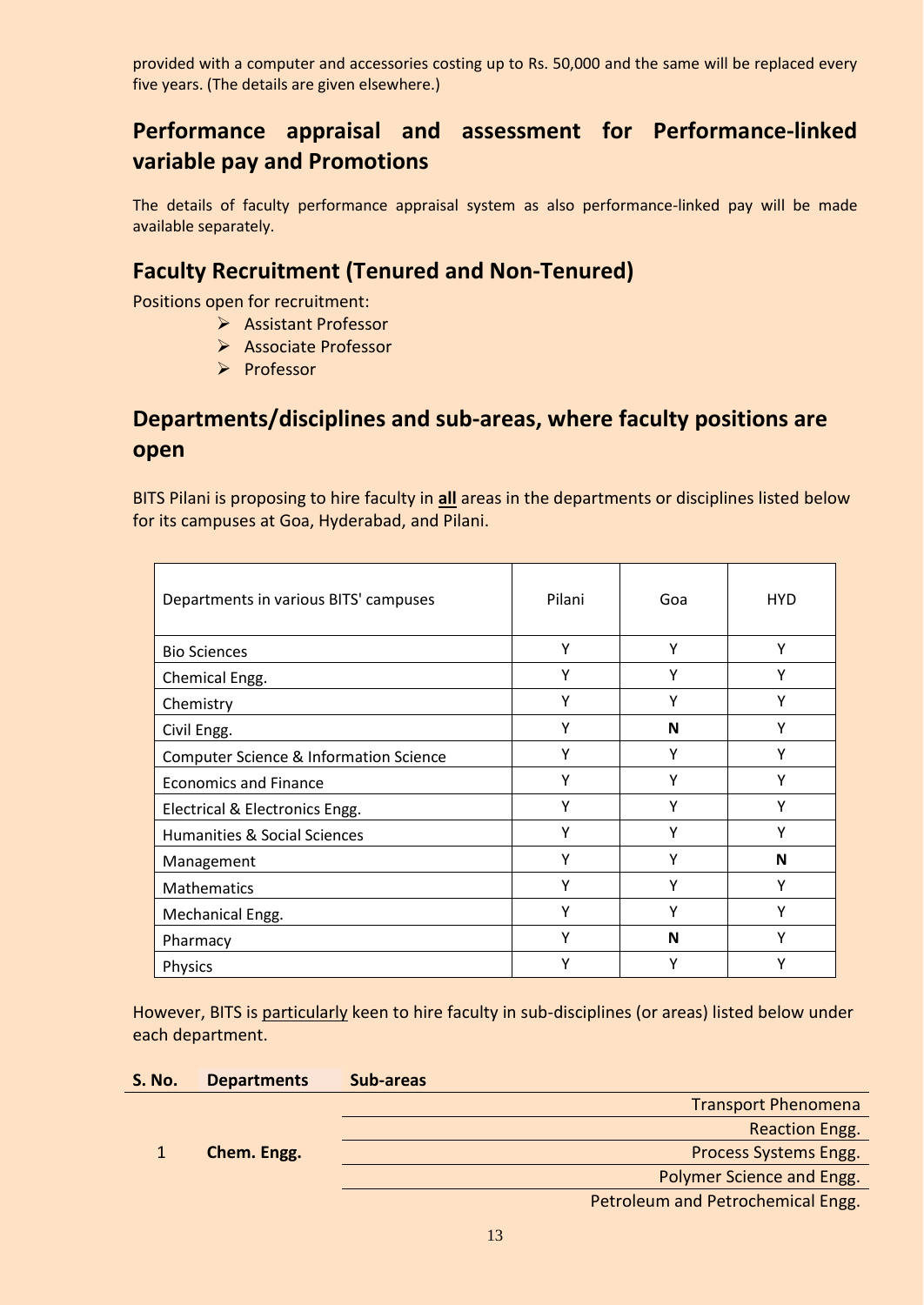|                 |                     | Biochemical, Environmental and Energy Engg.                         |
|-----------------|---------------------|---------------------------------------------------------------------|
|                 |                     | <b>Structural Engg.</b>                                             |
| $\overline{2}$  |                     | <b>Transportation Engg.</b>                                         |
|                 | <b>Civil Engg.</b>  | <b>Environmental Engg.</b>                                          |
|                 |                     | <b>Geotechnical Engg.</b>                                           |
|                 |                     | <b>Construction, Planning and Management</b>                        |
|                 |                     | Hydraulics and Water Resource Engg.                                 |
|                 |                     | <b>Communication Systems and Networks (Including Digital Signal</b> |
|                 |                     | Processing)                                                         |
|                 |                     | Microelectronics & VLSI (Analog & Digital Circuits and Systems)     |
| 3               | EEE                 | <b>Embedded Systems</b>                                             |
|                 |                     | <b>Power Systems, Power Electronics</b>                             |
|                 |                     | <b>Instrumentation &amp; Control</b>                                |
|                 |                     | <b>Electronic Materials and Devices</b>                             |
|                 |                     | Design Engg.                                                        |
|                 |                     | Thermal Engg. & Fluid Mechanics                                     |
|                 |                     | <b>Manufacturing Engg.</b>                                          |
| $\overline{4}$  | <b>Mechanical</b>   | <b>Materials including Nano-Materials and MEMS</b>                  |
|                 | Engg.               | <b>Robotics &amp; Mechatronics</b>                                  |
|                 |                     | <b>Industrial Engg &amp; Operations Research</b>                    |
|                 |                     | <b>Automation &amp; Automobile</b>                                  |
|                 |                     | <b>Computer Architecture</b>                                        |
|                 |                     | <b>Systems &amp; Computer Networks</b>                              |
|                 | <b>Computer</b>     | <b>Algorithms Theoretical Computer Science</b>                      |
| 5               | <b>Science</b>      | Software Engg.                                                      |
|                 |                     | <b>Information Systems including Databases</b>                      |
|                 |                     | <b>Computer Applications (AI, Robotics, Graphics etc)</b>           |
|                 |                     | <b>Environmental and Microbial Biotechnology</b>                    |
|                 |                     | <b>Plant Science and Development</b>                                |
|                 |                     | <b>Genomics, Proteomics, Transcriptomics and Metabolomics</b>       |
|                 |                     | /Integrated Omics                                                   |
|                 |                     | <b>Biophysics and Structural biology</b>                            |
| $6\phantom{1}6$ | <b>Bio Sciences</b> | <b>Bioinformatics, Computational &amp; System Biology</b>           |
|                 |                     | <b>Epidemiology and Biostatistics</b>                               |
|                 |                     | Disease Biology, Infection and Immunology                           |
|                 |                     | <b>Cellular Biochemistry and Nanoscience</b>                        |
|                 |                     | Synthetic Biology & Bio(chemical) engineering                       |
|                 |                     | <b>Organic Chemistry</b>                                            |
|                 |                     | <b>Inorganic Chemistry</b>                                          |
| $\overline{7}$  | <b>Chemistry</b>    | <b>Physical Chemistry</b>                                           |
|                 |                     | <b>Theoretical and Computational Chemistry</b>                      |
|                 |                     | Pure Mathematics (Algebra, Analysis and Geometry)                   |
|                 |                     | <b>Applied Mathematics</b>                                          |
| 8               | <b>Mathematics</b>  | <b>Probability &amp; Statistics</b>                                 |
|                 |                     | <b>Operations Research &amp; Optimization</b>                       |
|                 |                     | <b>Numerical Analysis</b>                                           |
|                 |                     | Condensed matter physics                                            |
| $\overline{9}$  | <b>Physics</b>      | <b>Optics and Spectroscopy</b>                                      |
|                 |                     | Nuclear & High energy physics, cosmology and astrophysics           |
|                 |                     |                                                                     |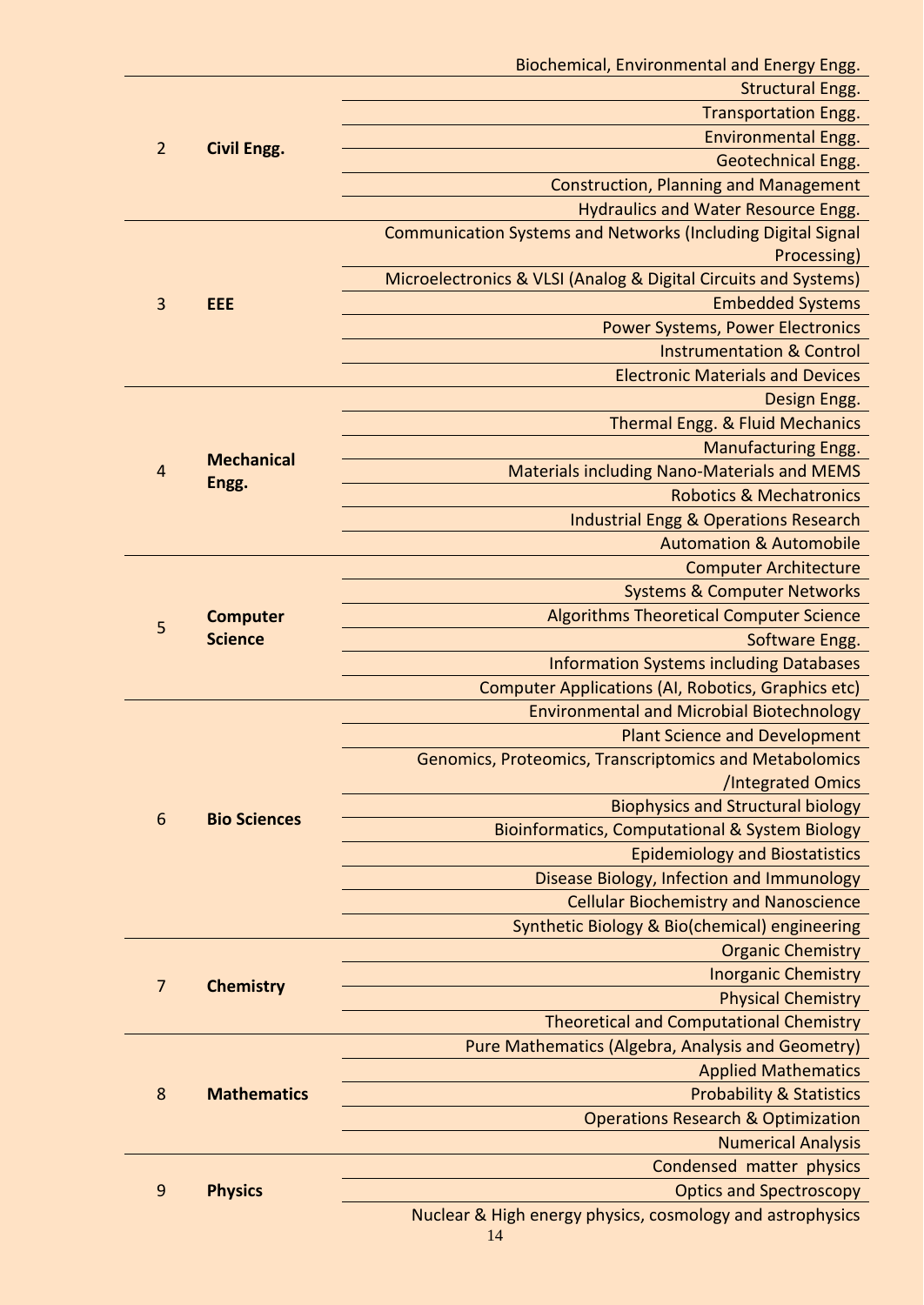|                       |                                                             | <b>Pharmaceutics and Pharmacokinetics</b>                          |
|-----------------------|-------------------------------------------------------------|--------------------------------------------------------------------|
| 10<br><b>Pharmacy</b> | Pharmaceutical Chemistry, Natural Drugs and Phyto-Chemistry |                                                                    |
|                       |                                                             | <b>Pharmacology and Toxicology</b>                                 |
|                       |                                                             | <b>Pharmaceutical Analysis and Quality Assurance</b>               |
|                       |                                                             | <b>Clinical Research and Clinical Pharmacy</b>                     |
|                       |                                                             | Microeconomics                                                     |
|                       |                                                             | Macroeconomics                                                     |
| 11                    | <b>Economics and</b>                                        | <b>Accounting</b>                                                  |
|                       | <b>Finance</b>                                              | <b>Finance (Including Financial &amp; Computational Economics)</b> |
|                       |                                                             | <b>Public Policy (including Public Economics)</b>                  |
|                       |                                                             | <b>Computational Economics</b>                                     |
|                       |                                                             | <b>Marketing, Sales and Services Management</b>                    |
|                       |                                                             | <b>Human Resource</b>                                              |
|                       |                                                             | <b>Production and operations Management</b>                        |
| 12                    | <b>Management</b>                                           | <b>Strategic Management</b>                                        |
|                       |                                                             | <b>MIS/IT in Management</b>                                        |
|                       |                                                             | <b>Organizational Behavior</b>                                     |
|                       |                                                             | <b>Banking, Finance and Economics</b>                              |
|                       |                                                             | <b>Business Analytics</b>                                          |
|                       |                                                             | English (Language & Literature)                                    |
| 13                    | <b>Humanities</b>                                           | Journalism/ Mass Communication/Theatre/film & media Studies        |
|                       |                                                             | Linguistics (Computational, Neuro / Psycho etc)                    |
|                       |                                                             | <b>Technical Communication and soft skill development</b>          |
|                       |                                                             | Philosophy / Psychology                                            |
|                       |                                                             | Sociology/ Anthropology                                            |
| 14                    | <b>Social sciences</b>                                      | <b>Political Science / Public Administration</b>                   |
|                       |                                                             | <b>History / Urban Studies</b>                                     |
|                       |                                                             | Developmental/Environmental Studies/Public Policy                  |
|                       |                                                             | Geography                                                          |

# **Recruitment Process**

The steps given below give the process through which an application is progressed.

Other than ensuring that your application is complete and accurate, please make sure that you are able to give a technical seminar on your teaching/research background as also on your plans to teach and do research if you were to join BITS. Also ensure that the referees will indeed write letters of reference if and when we write to them. Briefly:

- 1. Applications must be submitted in the prescribed form on BITS' website. Please ensure that you meet the minimum qualification before applying. However, you may consider applying if you expect to complete the minimum degree requirements within the next 3 months, or so. The appointment will however be conditional upon your completing the degree requirements.
- 2. Incomplete applications will not be entertained.
- 3. You must indicate the campuses for which you wish to be considered. Your application will be considered for short-listing by the concerned committees, one for each discipline and campus you wish to be considered.
- 4. Once the committee decides to take your application forward, you may be invited to give a technical seminar on your (i) background, (ii) research that you have carried out thus far, (iii)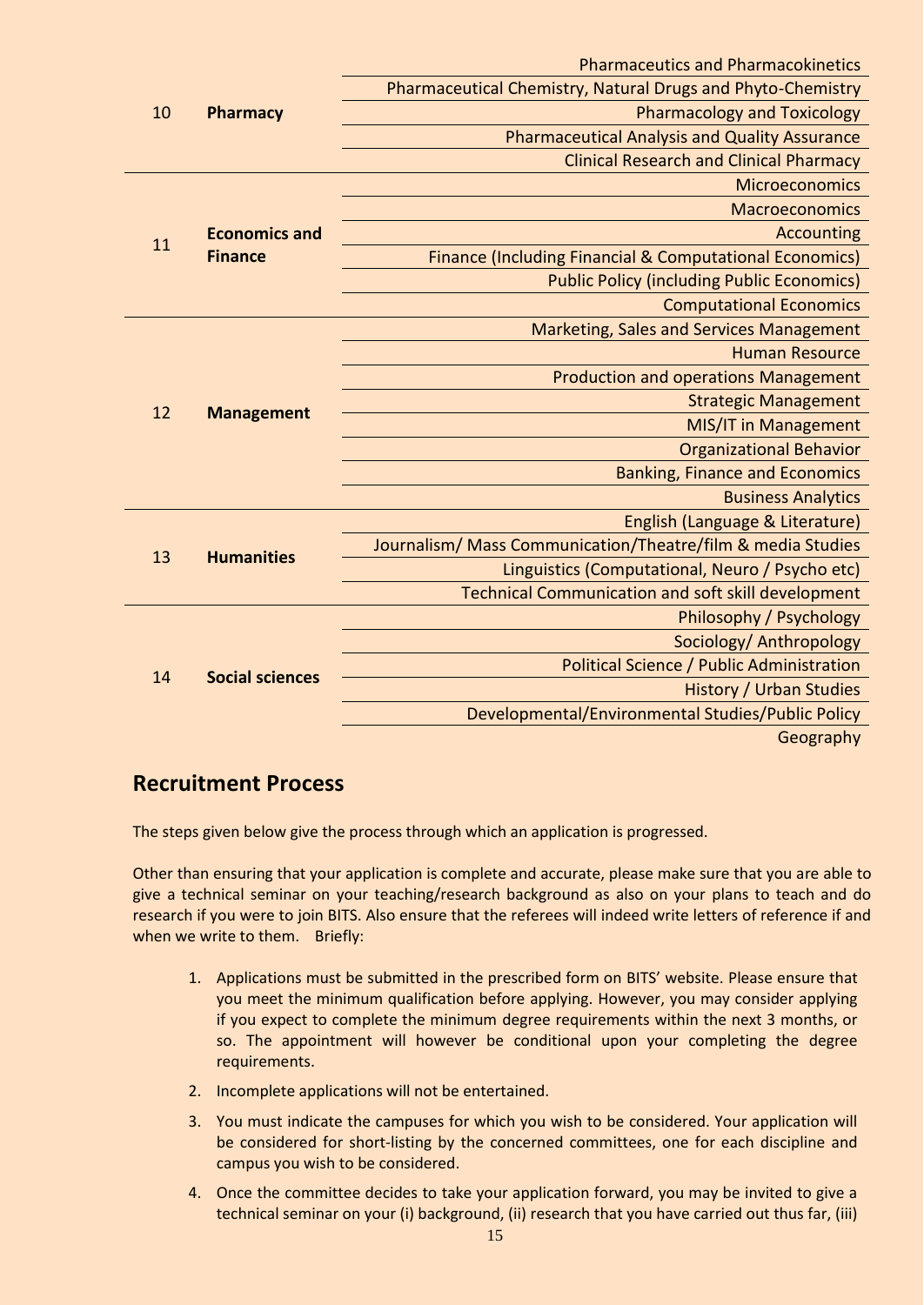your plans to teach and do research if and when you join BITS Pilani. If you have expressed interest in more than one campus, you may have to repeat the seminar at other campuses as well. The seminar may be given in person, or using technology (audio- or videoconferencing).

- 5. The committee may also seek letters of reference from the referees that you have identified in your application. Please be sure they will respond in time.
- 6. There may be a cross-discipline review of the short-listing done by various departments in a given campus. This will be followed by a cross-campus review by the university-level shortlisting committee.
- 7. Candidates who are finally short-listed by the university-level short-listing committee will be called for interview by a "selection committee", one for each discipline, but common to all campuses. It will be to your advantage if you were to appear in person before the committee. However, if you simply cannot, the selection committee would like to interact with you using video-conferencing or over telephone.
- 8. You will be informed in due course of time about the outcome of your application irrespective of whether you are selected or not. You are welcome to contact us at [deanfaculty@hyderabad.bits-pilani.ac.in,](mailto:DeanFacultyAffairs@bits-pilani.ac.in) if you do not receive any communication from us within 3 months of your application.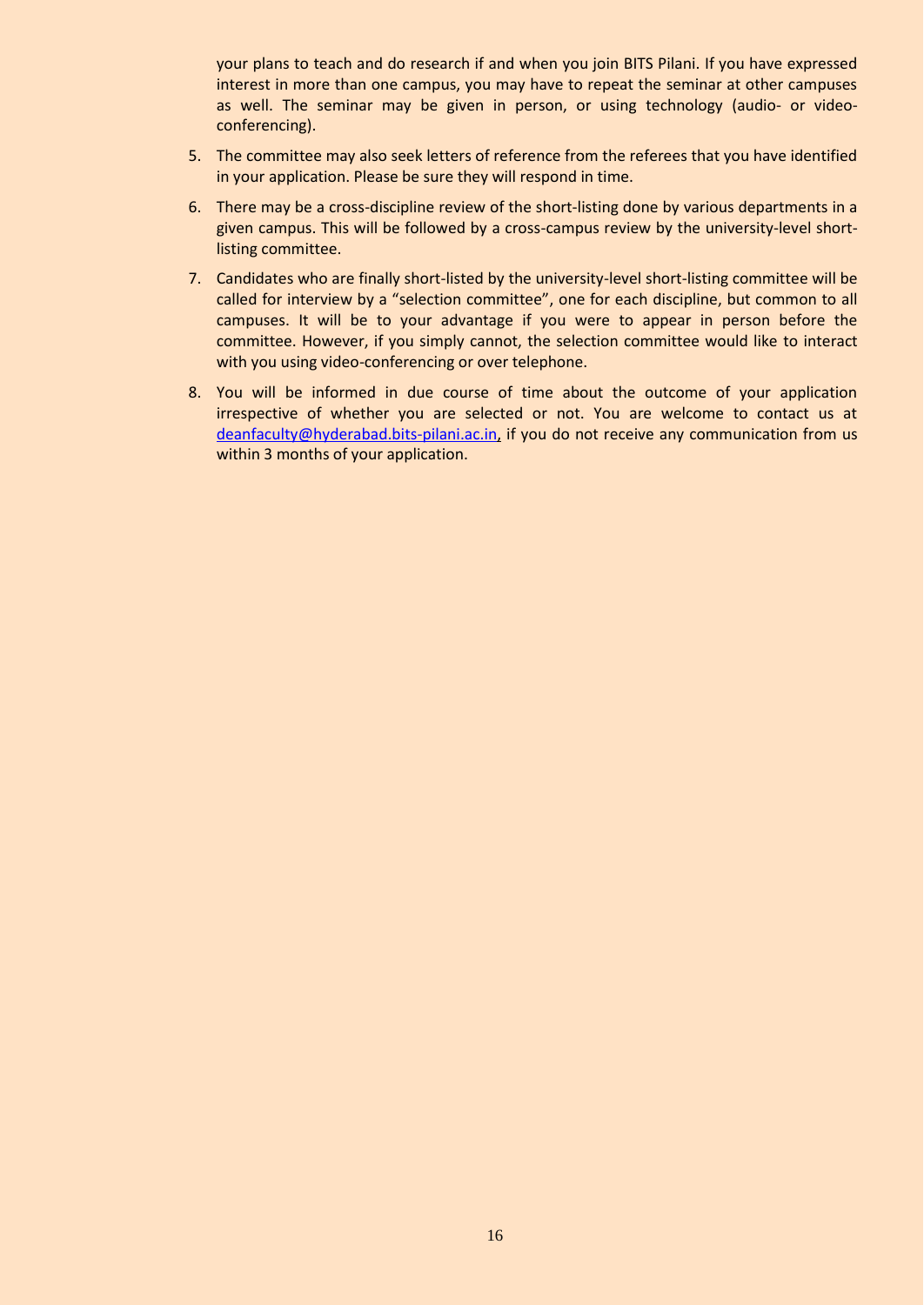

### **Pay Matrix - Academic Levels (Teaching) (All figures are in Rupees per month)**

| <b>Designation</b>       | <b>ASTP, Gr-II</b> |       | ASTP, Gr-I |        | <b>ASOP</b> | <b>PROF</b> | <b>Sr Prof</b> | <b>DIRECTOR</b> | Pro VC     | <b>VC</b> |
|--------------------------|--------------------|-------|------------|--------|-------------|-------------|----------------|-----------------|------------|-----------|
| <b>Academic Level</b>    | 10                 | 11    | 12         | 13A1   | 13A2        | <b>14A</b>  | 15             | 16              | <b>16A</b> | 17        |
| <b>Revised Entry</b>     |                    |       |            |        |             |             |                |                 |            |           |
| Pay                      | 68800              | 75300 | 101500     | 131400 | 148100      | 173900      | 211300         | 217900          | 222800     | 225000    |
|                          | 57700              | 68900 | 101500     | 131400 | 139600      | 159100      | 182200         | 205400          | 210000     | 225000    |
| $\overline{\phantom{0}}$ | 59400              | 71000 | 104500     | 135300 | 143800      | 163900      | 187700         | 211600          | 216300     | 231800    |
| 3                        | 61200              | 73100 | 107600     | 139400 | 148100      | 168800      | 193300         | 217900          | 222800     | 238800    |
| $\overline{4}$           | 63000              | 75300 | 110800     | 143600 | 152500      | 173900      | 199100         | 224400          | 229500     | 246000    |
| 5                        | 64900              | 77600 | 114100     | 147900 | 157100      | 179100      | 205100         | 231100          | 236400     | 253400    |
| 6                        | 66800              | 79900 | 117500     | 152300 | 161800      | 184500      | 211300         | 238000          | 243500     | 261000    |
| $\overline{7}$           | 68800              | 82300 | 121000     | 156900 | 166700      | 190000      | 217600         | 245100          | 250800     | 268800    |